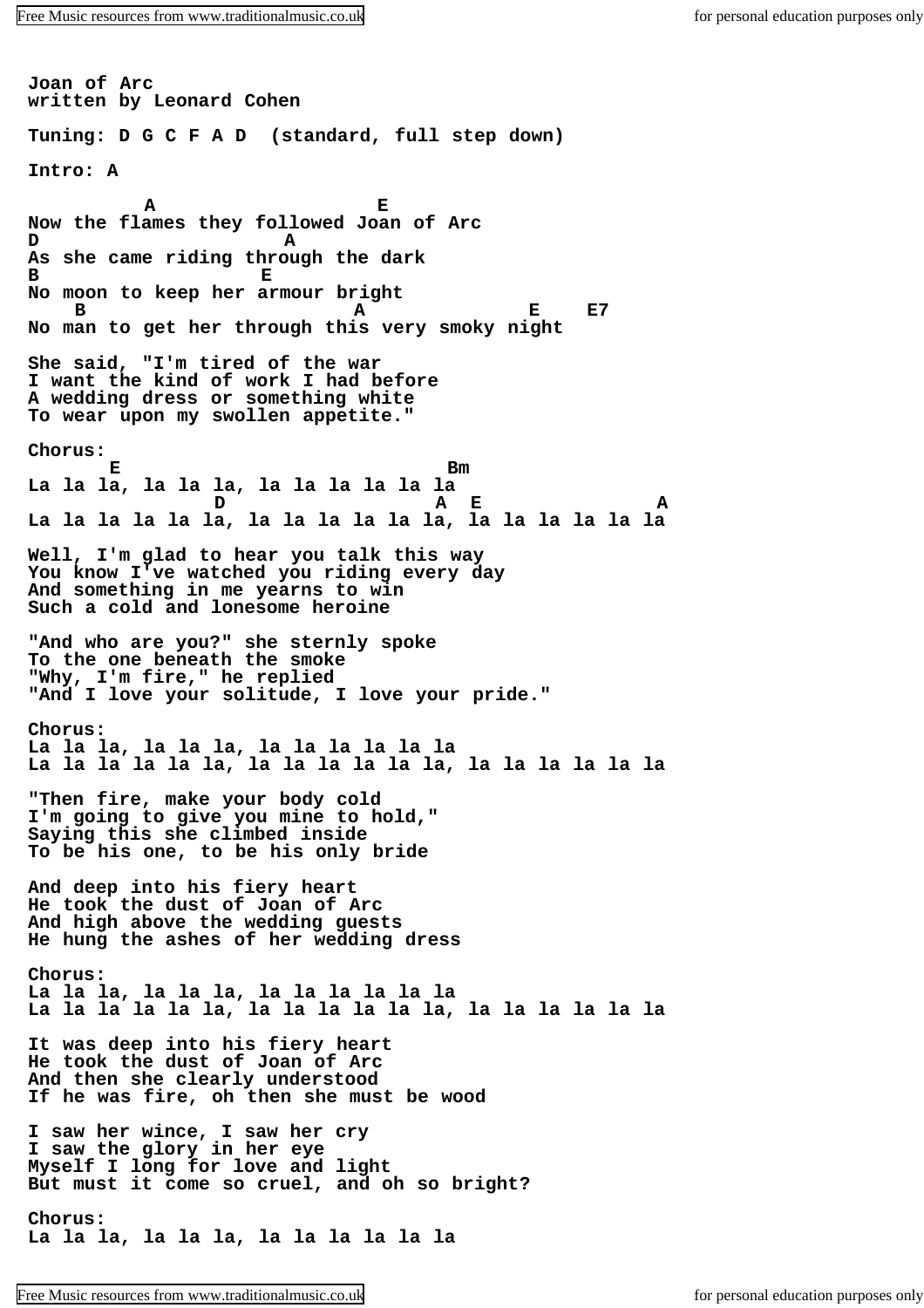## La la la la la la, la la la la la la, la la la la la la

Intro:

 $\mathbf{A}$  $\mathbf{I}$  $D:$ ---2---2-------2---2-------2---2-- $--2---2$ A:  $(x2)$ -------. \_ \_ \_ \_ \_ \_ \_ \_ \_ \_ \_ \_  $D: ---$ Verse:  $\mathbf{A}$ F.  $\mathsf{I}$  $\mathsf{l}$  $D: -2$ -------2---2-------0---0-------1---1----:  $A: --- --- 2--$ F:------2---2-------2---2-------1---1-----2---2---0--: D A  $D: 2 -3--3-------2---2-----2---2---2---:$  $A:$  ------3---3----------------0-----------0------------- $G:$  ------------ $D:$  ----------. \_ \_ \_ \_ \_ \_ \_ \_ \_ \_ \_ \_  $---:$  $\mathbf B$ R  $\mathbf{I}$  $D: --$ -4-------5---5- $-----5--5--$ - 4 A: ---- $-4$  $-$  :  $F: --- --- 4$ --4 --4-----4---4---4---4---4---4---4 ------------------ $G: -2 - - - - - - - - - -$ -2------- $--:$  $D:$  --------B Α D: -----4---4--------2---2-------2---2----4---4--A: ---- $-$ :  $C: --- 4 --- 4 --- 4 --- 4 --- 4 --- 4 --- 4 --- 2 --- 2 --- 2 --- 2 --- 2 --- 2 --- 2 --- 0 --- 3$  $D:$  ----------------------------------- $- - - \mathbf E$  $E.7$  $\mathbf{L}$  $D: -- C: \texttt{---2---2---2---2---2---2---0---0---0---0---0---0---0---0---0---1$ Chorus:  $\mathbf{E}% _{0}$  $D:$  -4 -4